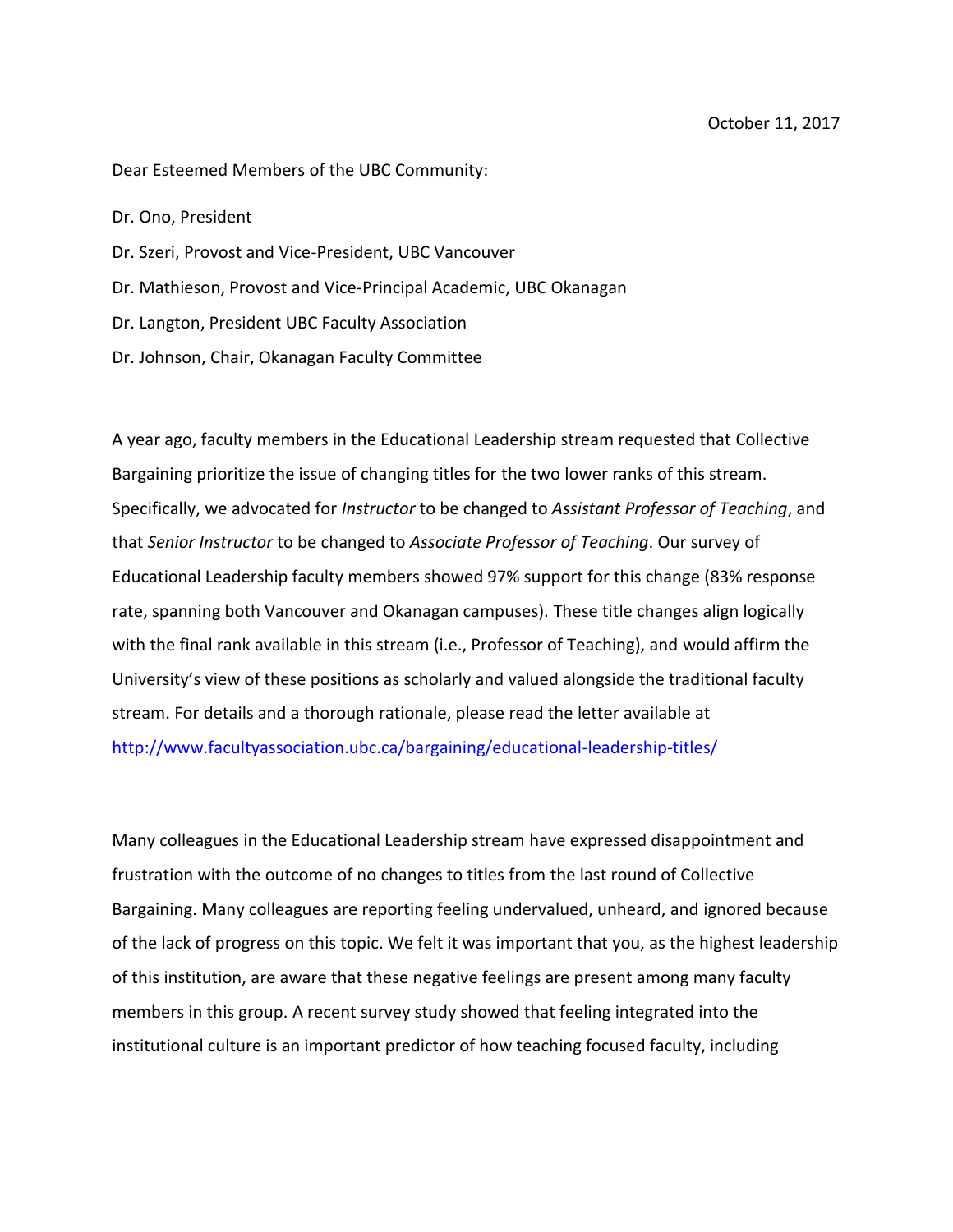Educational Leadership faculty at UBC, value their positions.<sup>1</sup> We believe that the title change is a concrete way that this institution can signal to all 240+ Educational Leadership faculty that their contributions are valued.

Over the last five years, 28 faculty members have been appointed as *Professors of Teaching* for their well-established records of teaching excellence, educational leadership, and service activities. Since the early days of the *Professor of Teaching* rank, faculty in both streams, Heads, Deans, and the Institution have a much clearer sense of the value of educational leadership activities, and the role that Educational Leadership faculty can play in fulfilling UBC's teaching and learning mandate. We are concerned that further delay in updating the titles across the remaining Educational Leadership ranks will serve to diminish the progress already made.

The existence and maturity of the Educational Leadership faculty stream is a point of differentiation for the University of British Columbia among global public institutions. Members at the highest rank have national and international reputations in teaching and learning, and this institution's approach is being keenly observed and in some cases emulated among peers. National and international conversations about faculty who specialize in teaching and educational leadership are being influenced by the choices UBC makes. UBC is currently viewed as a leader in this area, and the group of faculty now being hired into junior ranks will catalyze even greater achievements in this core area of activity in the coming years. We urge you to signal to the UBC community and our institutional peers and collaborators that UBC values educational leadership and the faculty who choose this career pathway.

Along with Dr. Sunaina Assanand and a small group of fellow Instructors, I created the Instructor Network and its organizational group, the Instructor Network Leadership Team

 $\overline{\phantom{a}}$ 

 $1$  Rawn, C. D., & Fox, J. A. (in press). Understanding teaching focused faculty members' contributions and experiences: Working toward best practices for institutions and departments. *Research in Higher Education.* doi: 10.1007/s11162-017-9479-6. Retrievable from [http://rdcu.be/wro5.](http://rdcu.be/wro5)